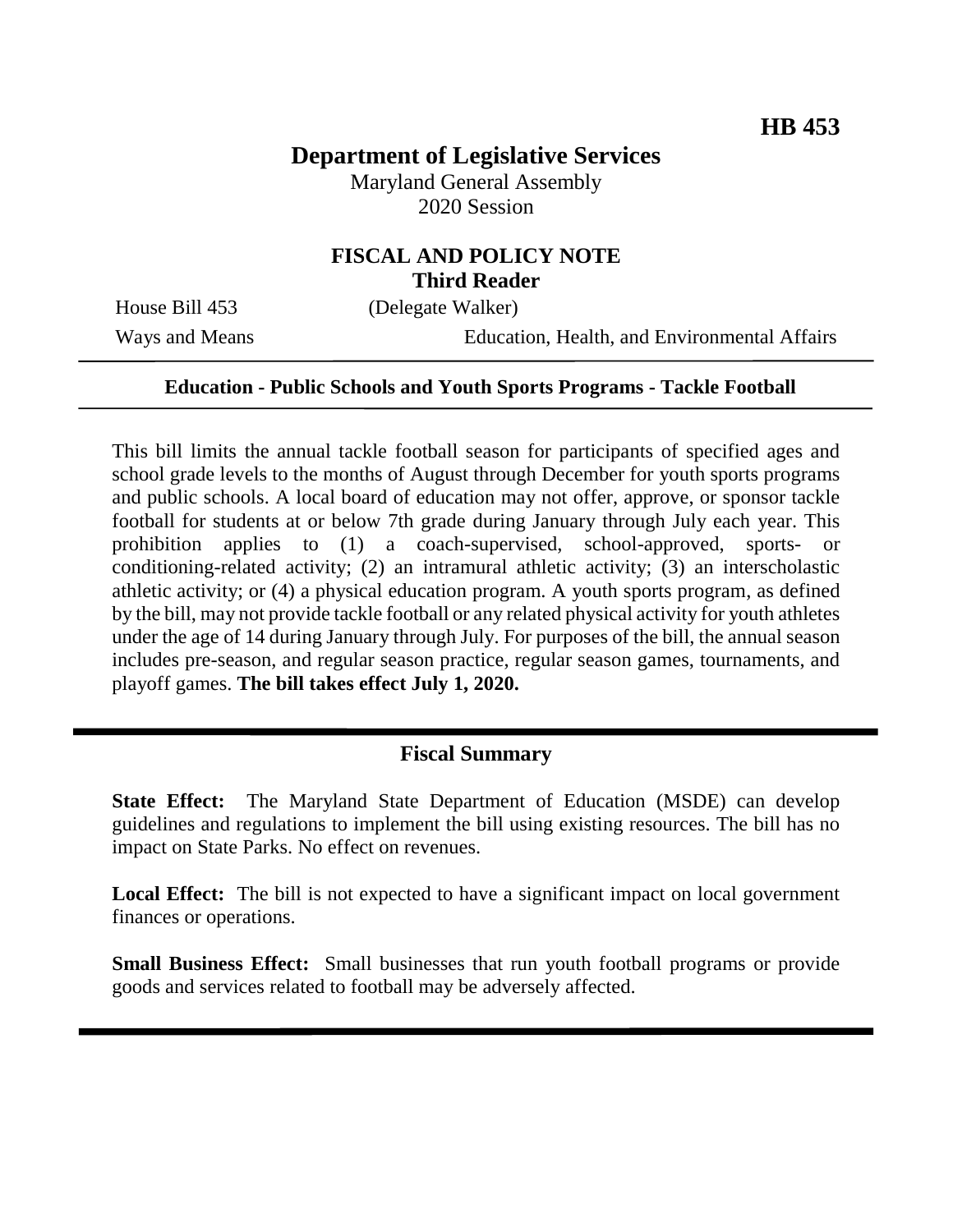## **Analysis**

#### **Current Law:**

#### *Public School Physical Education*

Every public school must have a program of physical education that is given in a planned and sequential manner to all students in order to develop their good health and physical fitness and improve their motor coordination and physical skills. The specific curriculum and course of study is set by each local board of education. Maryland regulations (COMAR) require a physical education comprehensive program to provide a developmentally appropriate instructional program that advances student knowledge, confidence, skills, and motivation to enjoy a lifetime of healthful physical activity.

#### *Interscholastic Athletics*

COMAR governs the athletic program for all high school students in Maryland public secondary schools, which are members of the Maryland Public Secondary Schools Athletic Association (MPSSAA). Local school systems may adopt rules governing their athletic programs that are more restrictive than those of the MPSSAA. Students who are 19 years old or older as of August 31 are ineligible to participate in interscholastic athletics. Football is a fall MPSSAA sport. MPSSAA schools must annually conduct all fall season interscholastic athletic contests and practice sessions between the sixth Wednesday following the first Sunday of July, until the final date of the local, conference, district, regional, or State tournament. Aside from golf, a member MPSSAA school may not participate in a regularly scheduled game until at least 20 calendar days have elapsed after and including the first day of practice. Football is limited to 10 regular season games and not more than one game per week.

School athletic teams may not participate in any contests representing their school before or after the defined sports season. Students may attend a summer sports camp of their choice. Member MPSSAA schools, member school coaches, school-related organizations, or individuals may not sponsor or conduct a camp in which students who are returning players are involved or participate. A camp composed of several coaches with their respective teams is a violation of this regulation. Coaches of member MPSSAA schools, while affiliated with a camp, may not conduct any form of team or group practice involving their school.

Before a student who is enrolled in a public school system in the State may participate in an authorized interscholastic athletic activity, the local board must provide a concussion and head injury information sheet to the student and a parent or guardian of the student. A student who is suspected of sustaining a concussion or other head injury in a practice or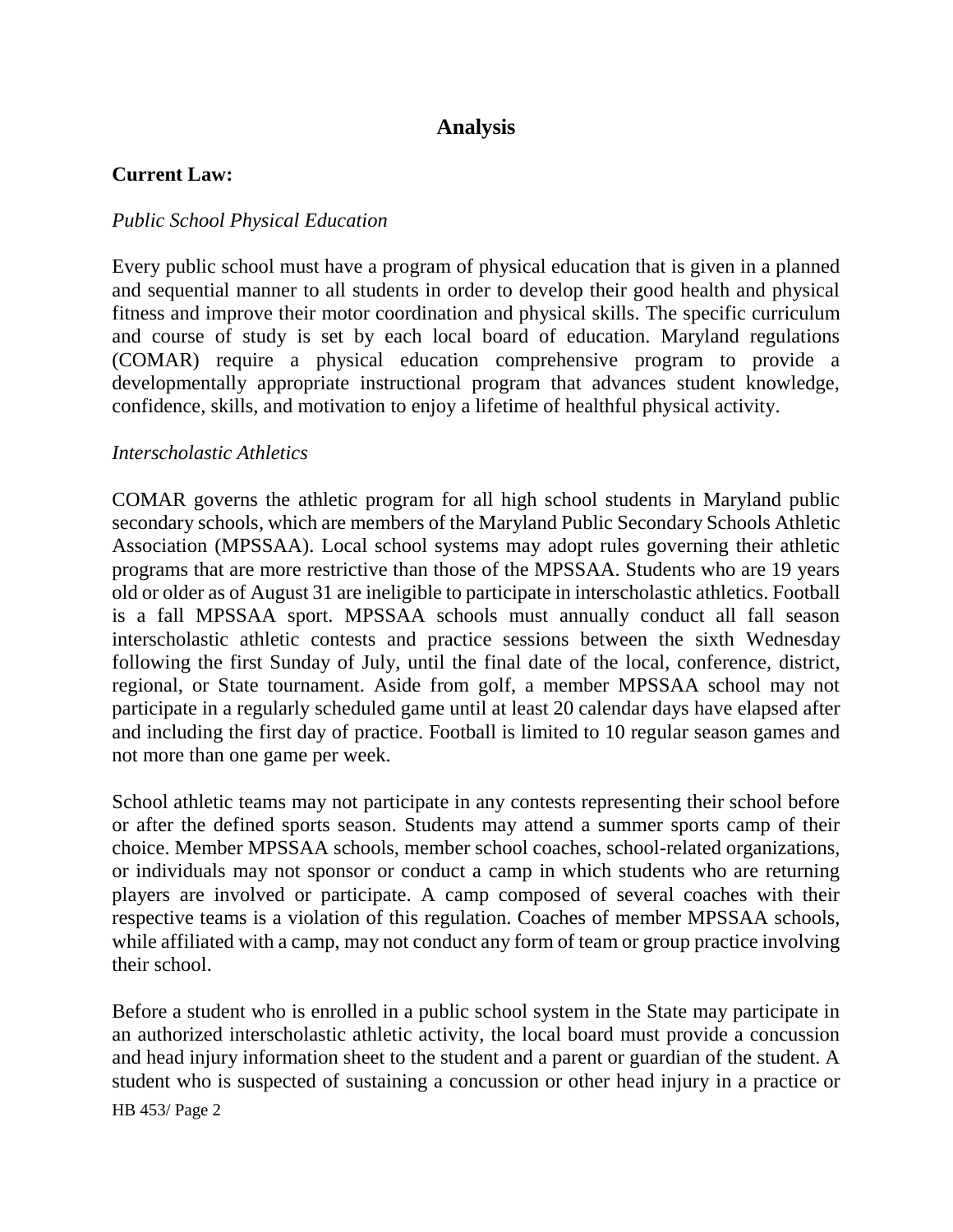game must be removed from play at that time. A student who has been removed from play may not return to play until the student has obtained written clearance from a licensed health care provider trained in the evaluation and management of concussions.

### *Corollary Athletic Program*

COMAR authorizes a Corollary Athletic Program in the local school systems to provide athletic opportunities so that every student in public schools may have an equal opportunity to access the benefits of education-based athletic programs. A Corollary Athletic Program is not governed by the requirements related to MPSSAA and public school physical education programs, and is specifically designed to combine groups of students with and without disabilities together in physical activity.

### *Youth Sports Programs*

Youth sports programs are programs organized for recreational athletic competition or instruction for participants who are under the age of 19 years. A "youth athlete" is an individual who participates in an athletic activity in association with a youth sports program conducted at a public school facility or by a recreational athletic organization. A youth sports program must make available specified information on concussions, head injuries, and sudden cardiac arrest to coaches, youth athletes, and the parents or guardians of youth athletes. Youth sports programs are subject to requirements regarding concussions that are similar to those for interscholastic athletics, discussed above.

## **Background:**

## *Interscholastic and Youth Athletics*

MPSSAA operates in conjunction with MSDE and the 24 local school systems to provide interscholastic participation opportunities to more than 112,000 student-athletes at 199 public high schools. Typically, regional and State football semifinals and finals occur from mid-November to early December.

According to MSDE and MPSSAA, coaching staff often work with players in the off-season to provide skill and sport education remediation. Also, Maryland-based universities and organizations run spring and summer camps, clinics, and collegiate recruiting combines that feature physical activities related to football. Youth sport programs organize and oversee 7-on-7 leagues and flag football leagues. To the extent that such leagues engage in *tackle* football during January through July, these activities are prohibited under the bill. Some students and youth sport participants may elect to travel to neighboring states to participate in these type of events.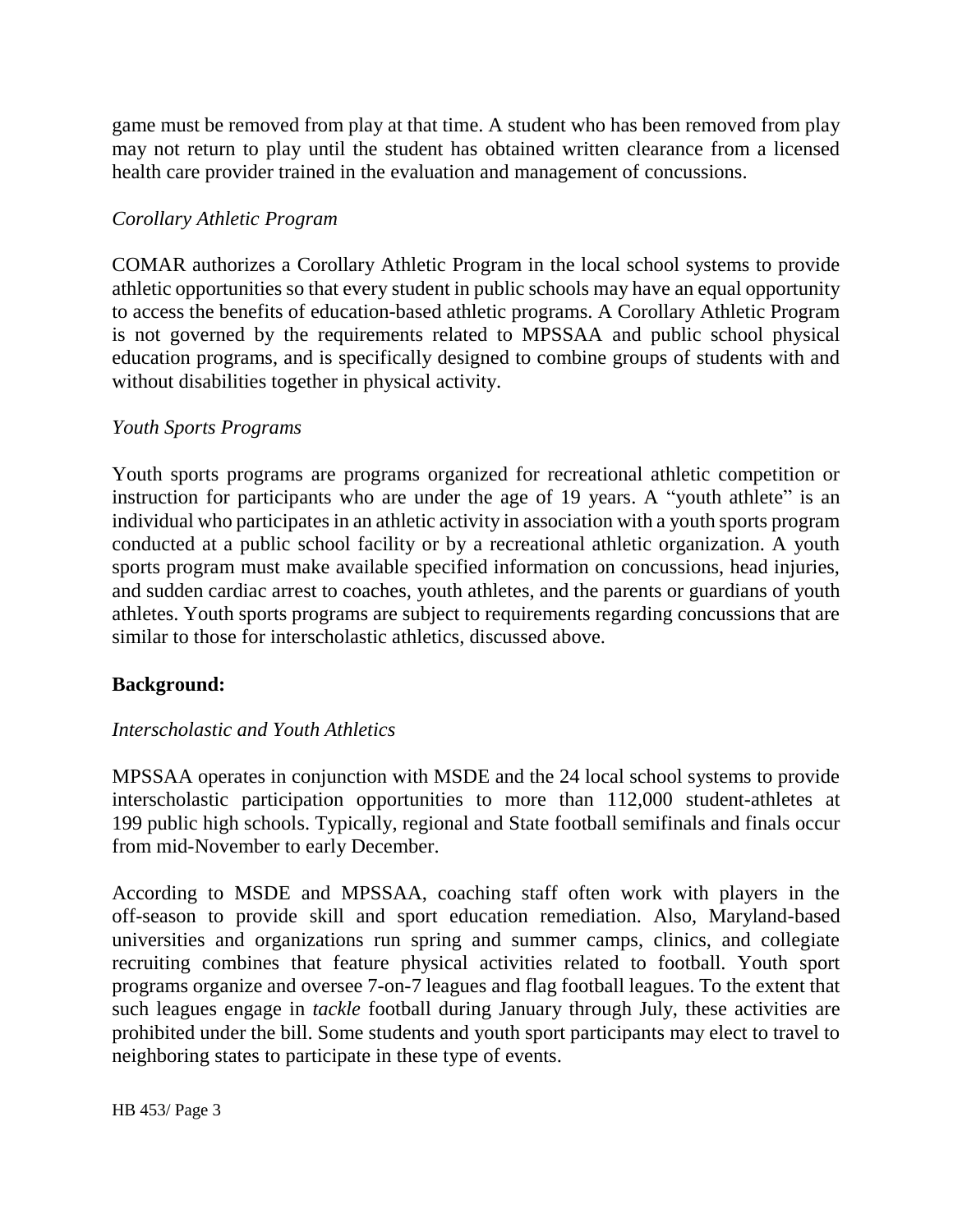### *Temperature-related Sports Injuries, Illnesses, and Deaths*

The American College of Sports Medicine (ACSM) indicated in 2015 that since 1995, there have been at least 54 football player fatalities from heat stroke, including 42 in high school and that analyses of nonfatal heat illness are about 10 time higher in high school football than the total for the combination of about 18 other sports that were studied. According to ACSM, the incidence of exertional heat illness is correlated with the rise in ambient air temperature and humidity; one of the largest risks inherent in playing football is the timing of the start of the season; young athletes are particularly susceptible to heat illness; and nearly all cases of heat illness occur during the first week of (summer) training camp.

According to the National Athletic Trainers' Association (1) the extension of fall sports into late fall and early winter can increase the susceptibility of athletes to environmental cold injuries, including hypothermia, frostbite, and frostnip, as well as injuries related to cold and wet conditions, including chilblain and immersion (trench) foot and (2) exposure to cold environments poses unique challenges for young athletes.

**Local Fiscal Effect:** Baltimore City Public Schools (BCPS) advises that the bill is not expected to have a fiscal impact on operations for BCPS/MPSSAA recognized programs in Baltimore City. St. Mary's County Public Schools advises that the bill might restrict the ability of coaches to work on conditioning students out of season, but is not expected to have a fiscal impact. Any impact on county recreation and parks is expected to be minimal.

## **Additional Information**

**Prior Introductions:** HB 1308 of 2019 was referred to the House Rules and Executive Nominations Committee, but no further action was taken.

**Designated Cross File:** None.

**Information Source(s):** Anne Arundel County Public Schools; Baltimore City Public Schools; Baltimore County Public Schools; Montgomery County Public Schools; St. Mary's County Public Schools; National Athletic Trainers' Association; Maryland State Department of Education; Department of Natural Resources; Department of Legislative Services

| <b>Fiscal Note History:</b> | First Reader - February 17, 2020 |
|-----------------------------|----------------------------------|
| mr/ r h h                   | Third Reader - March 4, 2020     |

Analysis by: Scott P. Gates Direct Inquiries to:

(410) 946-5510

HB 453/ Page 4